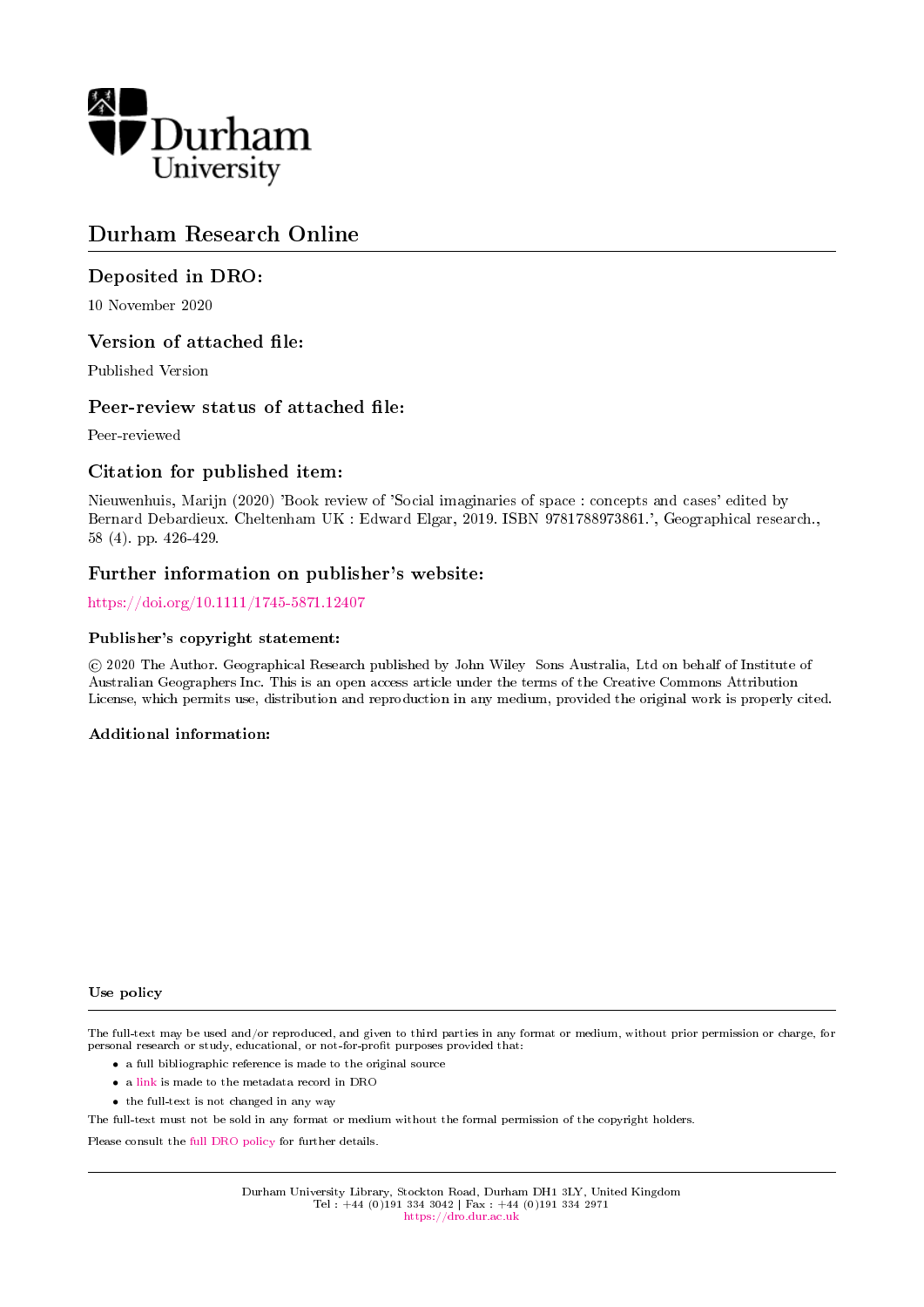# 426 WII FV **BOOK REVIEWS**

helicopter, by airplane, to connect, and share. And the reading of it enables further shared communication about relationships between people and place over and through time. The book offers deeply valuable lessons for students of geography or other social science disciplines who are embarking on paths that lead to educational and institutional decolonising processes, especially those of recognition and reconciliation. Scholars in the fields of rock art, archaeology, and environmental studies would also find this book particularly illuminating.

The experience of engaging with Nyara Pari Kala Niragu (Gaambera), Gadawara Ngyaran-Gada (Wunambal), Inganinja Gubadjoongana (Woddordda): We are coming to see you is beyond English and beyond human. "Wandjina has no mouth because the sound of beginning cannot be heard by human ears. You can hear him talking in the rumbling that comes from thunder"

(Yorna, p. 51). And that is just fine as the reader learns so much, is so deeply transformed by this generous glimpse into power and place. I encourage all geography and social science scholars to open themselves up to being transformed by this book.

Sandie Suchet-Pearson

Department of Geography and Planning, Macquarie University, Macquarie Park, New South Wales, Australia

> **Correspondence** Email: [sandie.suchet@mq.edu.au](mailto:sandie.suchet@mq.edu.au)

### ORCID

Sandie Suchet-Pearson D[https://orcid.org/0000-0002-](https://orcid.org/0000-0002-5200-5976) [5200-5976](https://orcid.org/0000-0002-5200-5976)

[DOI: 10.1111/1745-5871.12407](https://doi.org/10.1111/1745-5871.12407)

# Social Imaginaries of Space: Concepts and Cases

#### Edited by Bernard Debardieux

Edward Elgar, 2019

The author of Social Imaginaries of Space: Concepts and Cases (original: "L'espace de l'Imaginaire: Essais et detours"), Bernard Debardieux, is a Professor of Political and Cultural Geography at the University of Geneva. Earlier work written with Gilles Rudaz (Debarbieux & Rudaz, 2015) is an historically rich account of the geographical imagination and socially constructed nature of mountains. It was translated from French by Jane Marie Todd and published by the University of Chicago Press in 2015. His recent Social Imaginaries of Space, the subject of this review, is published by Edward Elgar as part of its New Horizons in Human Geography series. The book is translated by Sheila Malovany-Chevallier, who recently translated into English Simone de Beauvoir's (2011) Le Deuxième Sexe. The work is divided into 11 chapters, including four "concept" chapters (in the original, essais), six "case" chapters (detours), an opening discussion ("Framing the spatial dimension of social imaginaries"), and a conclusion in the form of an "Epiphany."

Much has been written and said in the field of human geography (among other disciplines) about imaginaries and imaginations (most notably, of course, are works by Edward Said, 1995 [1978], David Harvey, 2009 [1973], Doreen Massey (1999), and Derek

Gregory, 1994, whose name, among other relevant geographers, is curiously absent in the book). Text on the back cover "proposes … a theory on how space is intrinsically linked to the making of societies." This statement will not surprise many geographers, as many works have been and continue to be written on the subject (see, for example, Jo Sharp's (2011) work on subaltern imaginations). The actual contents of the book are less theoretical and more focused on providing readers with an "invitation" (p.12) to engage with several examples and case studies of social imaginaries of space. Before exploring these, which Debardieux does in various levels of detail in the book's "cases" and "concepts" chapters, the book starts with a discussion on the work's conceptual "framing".

In these early pages, covering the space of the first chapter, Debardieux outlines the imaginary as the "very condition of [society's] existence … the imaginary pertains to the institution of a society and therefore frames those social institutions that organise its functioning" (p.4). He distinguishes imaginary from imagination "partially" on a linguistic basis and writes that the "two terms have functioned as lexical attractors, the latter within the Francophone and the former within the Anglophone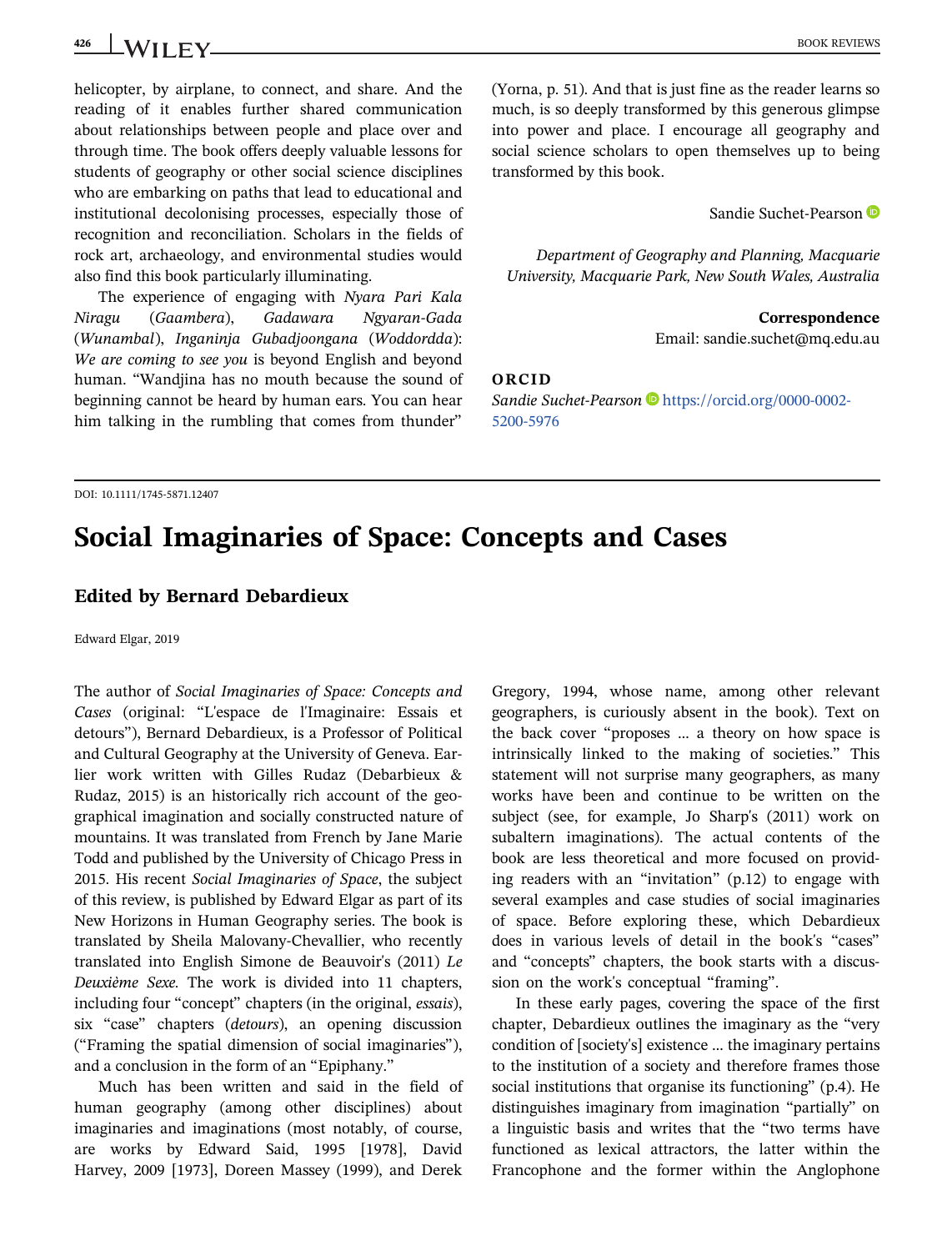community" (p.3). The term imaginary is for that reason more prominently used than imagination. For Debardieux, it refers to a collective societal understanding of the spaces of the world. In more concrete terms, perhaps, this means that he is not so much interested in the "geographic imaginary" or the "historical imaginary," because such "qualifiers do not designate collectives" (p.4), as much as he is interested in the "imaginary of space", the "imaginary of nature". Drawing on Charles Taylor's (2004) Modern Social Imaginaries, and also Benedict Anderson's (2006) Imagined Communities among others, Debardieux explains that the social imaginary refers to "the framework or matrix that gives a collective orientation to all of the social practices and their related significations" (p.3). He explains that the social imaginary is "the very condition of [a society's] institutionalisation" (p.4).

Debardieux explains that space is "constitutive of modern social imaginaries" (p.1). His explanation of the "spatial dimension", building on insights from a somewhat eclectic range of authors (Hannah Arendt, Henri Lefebvre, Edward Said, and others), is referred to as a "condition of possibility" for the making of a social imaginary (p.10). Despite stating that the book "takes its own route" (p.8), Debardieux does not explain the ways in which his conceptualisation is necessarily different from those in the already existing rich accounts by Lefebvre (1991), Soja (1989), and others. What we are left with, instead, is a rather loose commitment to the idea that every community, regardless of its size, must imagine itself spatially as a community. Few geographers would disagree with that proposition; more, however, would question the novelty of such a premise.

The six cases, but also the book's many more examples and case studies, range from the Arab Spring, to Little Italy in New York, the National Aeronautics and Space Administration (NASA) photos of Earthrise, and beyond. They serve as reminders that social imaginaries unfold in and are constitutive of a large variety of different scales (the neighbourhood, the city, the state, and indeed, the globe). The first example, which is not presented as a "case" but nevertheless is explored in great depth, covers the social imaginaries associated with and constitutive of the "football game as an institution" (p.14). Debardieux uses the example of football to illustrate how social practices (rules) and their signification (emotions, affects) are determined by their spatial context (the football pitch, the goalpost, and the stadium). Only a few pages later our attention is moved to the "spatiality of the public sphere" at the time of the well-known demonstrations and protests in Tiananmen Square, Tahrir Square, Madrid, and elsewhere. The multiplicity of these and other protests, heterogeneous in their makeup and demands, and diverse in their spatial strategies and uses of space, appears merged and conflated to facilitate a comparison with the spatial practices and social imageries associated with a football match. The next page is dedicated to "the imaginary of the city" and the one thereafter focuses on "geographical categorisation." (pp.26, 27). The speed with which topics, concepts, and ideas are discussed, admittedly, left me feeling a bit confused about the author's intentions.

The institution, social imaginary, and spaces of the state receive special attention in the book. Concept chapter 2, which is among the longest, is entitled "state imaginary of territory". The first half draws on Hobbes' Leviathan and Moore's Utopia to make the argument that they are "not only illustrative, but also founding, each in its own way, of a new territorial conception of the modern state" (p.40). Those familiar with Elden's (2013) Birth of Territory will question the historical accuracy and novelty of this argument, especially considering that the chapter does not offer insights not already discussed by Elden and others. Statements such as "maps represent and operationalise state territoriality" (p.52) will not cause surprise among geographers or cartographers. The idea, moreover, that "obstacle-walls at the edges of states … have been given up in the modern period" (p.54) might not persuade those familiar with the unprecedented number of walls that currently are being built around the world. Key literature on the border, maps, and walls seems to have been ignored in this chapter (especially writings by Étienne Balibar, Wendy Brown, and Brian Harley).

Empirical explorations into the "state imaginary", which were introduced conceptually in the preceding section, are found in Chapters 5 and 6, entitled: "Case 2: England at the time of the Tudors and Stuarts, of the selfrepresentation of the modern state" and "Case 3: Science and State Imaginary in Colonial Indochina". The Indochina chapter includes references to fertile work by James Scott and Willem van Schendel, but also alerts readers, albeit maybe too fleetingly, to Indigenous conceptualisations of territory. The history and politics of the term "Indochina", a postcolonial French category, unfortunately remain unexplored. The two chapters rely predominantly, if not exclusively, on secondary literature whilst many of the images appear borrowed from websites (British Library and Wikipedia).

The remainder of the book explores imaginaries both "national" (Chapters 7 and 8) and "post-national" (Chapters 9 to 11). The national imaginary is analysed through signature architectures (the Pantheon and the Lycée Henri-IV in Paris), public spaces (train stations, post offices), the concept of the "capital city", the 2015 Charlie demonstrations, and places of remembrance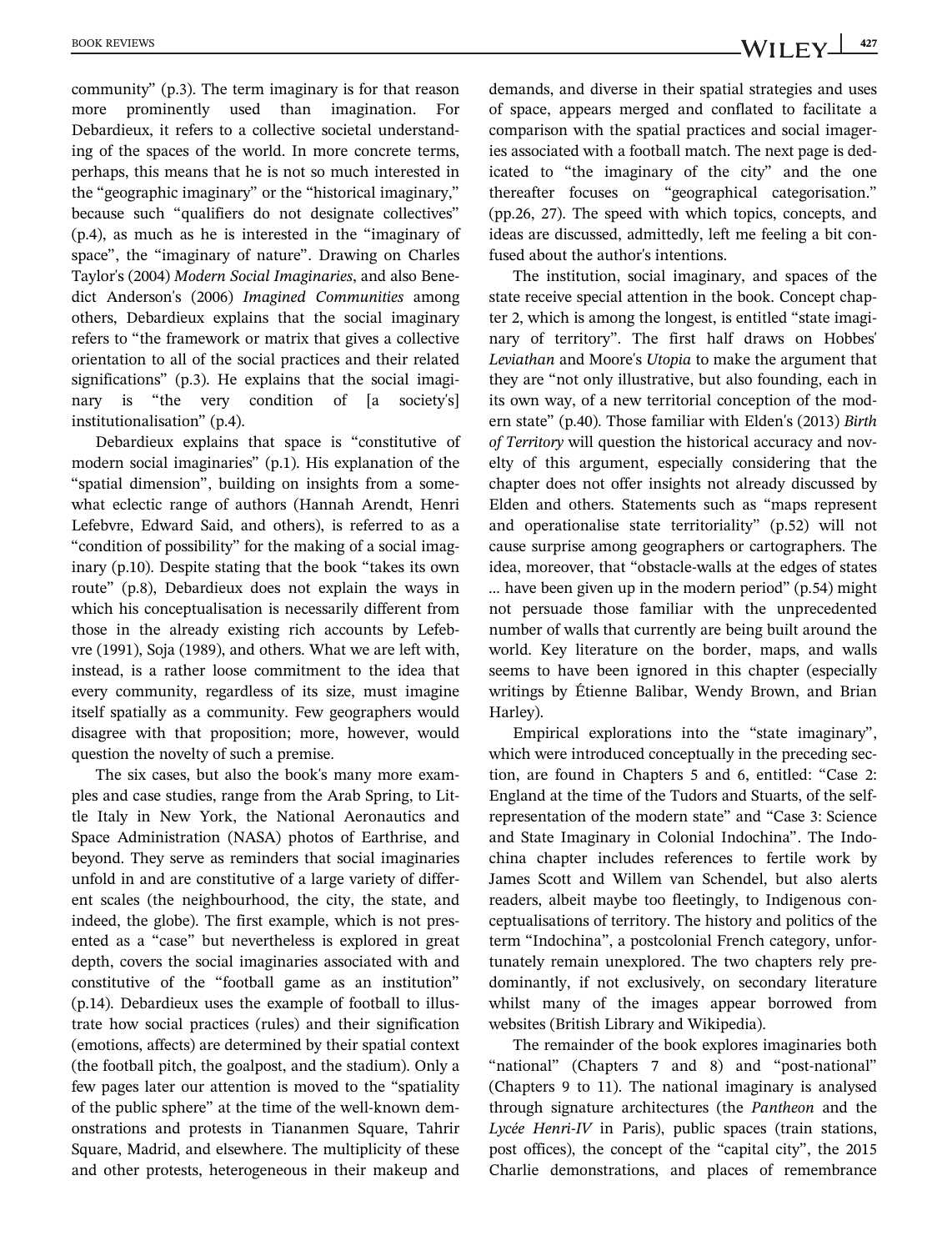(Ground Zero) among others. It must be said that many of these representations, materialities, and conceptions of space are situated in familiar places in the West. They appear, moreover, to consolidate the idea of a specific state imaginary. It would have been interesting, perhaps, also to look at places that undermine the myth of a coherent national singularity and, consequently, obstruct and challenge the process of the "naturalisation of the nation" (p.124). Where in the French national imagination, for instances, are the banlieue? How does race feature in the experience of a visit to the Pantheon, or a train station? Debardieux articulates scepticism of the idea "that the Pantheon and its ceremonies strike all French people in the same way" but, in the same sentence, expresses unfamiliarity "of any study or research on this subject" (p.116).

A different kind of engagement with the large and growing body of postcolonial geography, see for instance Kipfer (2011), also would have helped in balancing the last three chapters on "post-national political imaginaries of space"—one conceptual, the other two "cases". Theoretical discussions in these chapters, which, like the others preceding them, felt quite broad in scope, moved from the "right to be stateless", to "de-statisation" globalisation, and "re-localisation". The implicit and explicit emphasis on capitalist globalisation and liberal values as forces that do not leave "any corner of the planet free of … influences and manifestations" appears dated in the present climate of illiberal nativism and authoritarian capitalism. The last two chapters of this post-national segment of the book include a short but creative examination of Chinese-Italian spatial relations in New York City (Chapter 10) and a somewhat cramped analysis relying especially on Dennis Cosgrove's fertile work about "post-national imaginaries of nature".

Debardieux acknowledges in the concluding "Epiphany" that the book's "goal was enormous" (p.178). The objective he explains, was to "to take measure of the spatial dimension constitutive of social imaginaries in a long-term perspective" (p.178). Writing in such broad brushstrokes, however, raises questions about the theoretical links, historical relationships, and/or empirical commonalities between a football stadium in Marseille, Chinatown in New York, and a Hans Holbein painting from the first half of the 16th century. All of the book's case studies are in themselves interesting examples of the ways in which space plays a crucial role in the (re)producing of social imaginaries, as shown also by the vast literature on specific places that relate to larger national, state, and even planetary imaginaries (e.g., Anderson 1987; Wu 2005). Yet a more targeted and smaller number of examples could have helped Debardieux to direct and manage this book's (maybe too) enormous undertaking. Having said that, however, the many examples will provide readers, especially students, with an overview before moving on to more specific literatures.

A final, yet important, point to consider relates to the translation of the book. It is difficult to assess the quality of a translation without having seen or read the original. I must admit, however, that the phrasing appeared unnecessarily confusing and cumbersome at times. It seemed, to me at least, that the original French syntax had been imported directly into English. This approach meant that I felt sometimes forced to reread carefully, sometimes more than twice, many of the needlessly long sentences. The chosen translation technique of direct importation, but also decisions over punctuation and the numerous sub-headings, sometimes appearing long and clunky (see "World Circulation of the Bioregional Model as an Objective in Itself", p.175), broke and obstructed the flow of the already dense discussion.

Marijn Nieuwenhuis

Department of Geography, Durham University, Durham, UK

Correspondence

Email: marijn.d.nieuwenhuis@durham.ac.uk

#### REFERENCES

- Anderson, B. (2006). Imagined communities: Reflections on the origin and spread of nationalism. London: Verso.
- Anderson, K. J. (1987). The idea of Chinatown: The power of place and institutional practice in the making of a racial category. Annals of the Association of American Geographers, 77(4), 580–598.
- de Beauvoir, S. (2011). The second sex. New York (NY): Vintage Books.
- Debarbieux, B., & Rudaz, G. (2015). The mountain: A political history from the enlightenment to the present. London: University of Chicago Press.
- Elden, S. (2013). The birth of territory. London: University of Chicago Press.
- Gregory, D. (1994). Geographical imaginations. Oxford: Blackwell.
- Harvey, D. (2009[1973]). Social justice and the city. London: University of Georgia Press.
- Kipfer, S. (2011). Decolonization in the heart of empire: some Fanonian echoes in France today. Antipode, 43(4), 1155–1180.
- Lefebvre, H. (1991). The production of space. Oxford: Blackwell.
- Massey, D. (1999). Imagining globalization: power-geometries of time-space. In A. Brah, M. J. Hickman, & M. Mac An Ghaill (Eds.), Global futures: Migration, environment and globalization (pp. 27–44). London: Palgrave Macmillan.
- Said, E. (1995[1978]). Orientalism. London: Penguin.